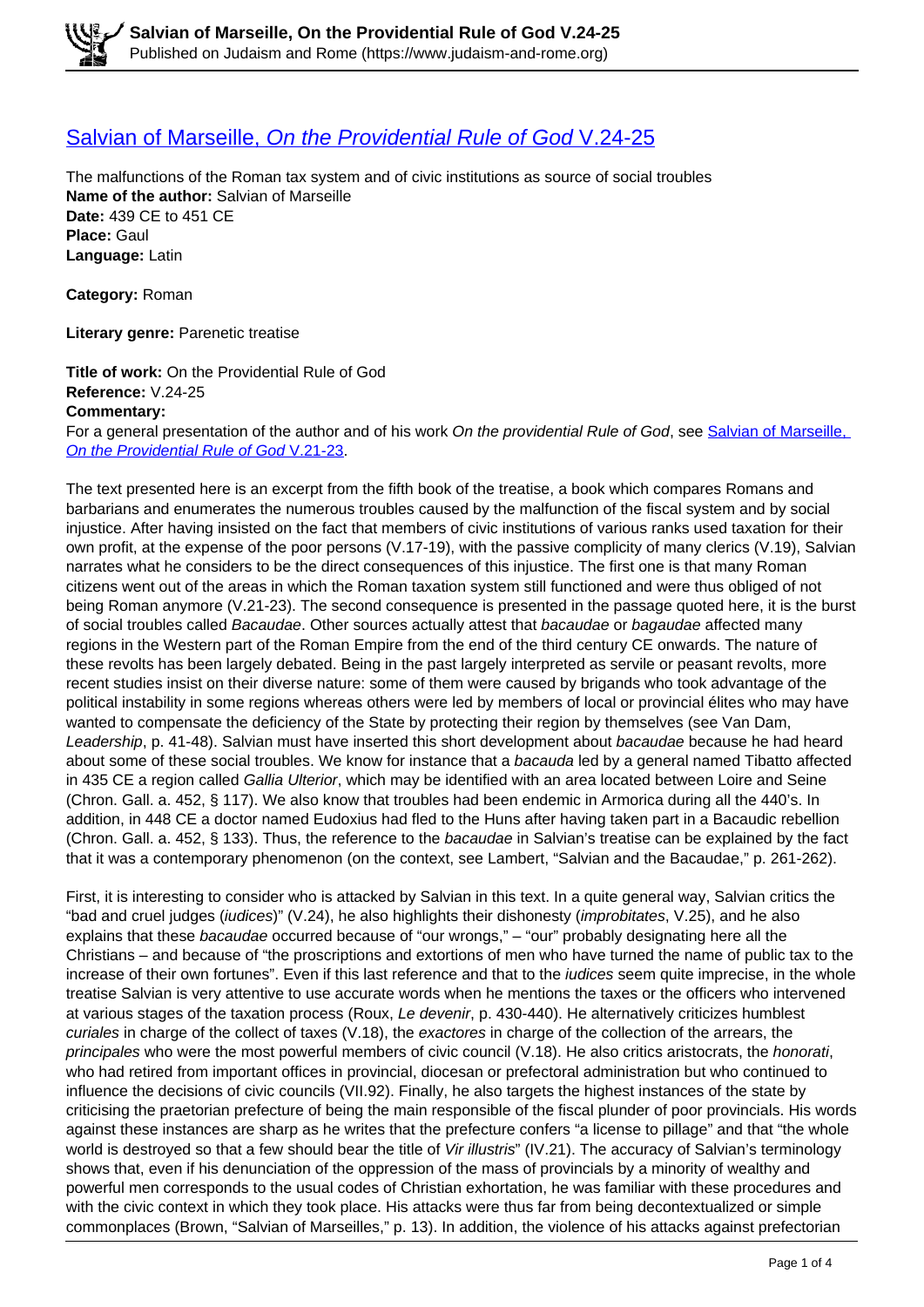instances shows that he considers that he and his family were part of the small nobility who had suffered a lot of the injustices of the imperial tax machine and of the members of the upper ranks of the nobility (see Brown, Through the Eye, p. 447-449).

The second interesting aspect of this text is the animal vocabulary used by Salvian to describe the administrators, that is both the dishonest *iudices* (provincial governors or even judges in charge of petty crimes at civic level) and the members of civil instances in charge of the repartition and collection of the taxes. Salvian presents them as "savage beasts" (*immanes bestiae*) who failed to govern (regere) them as they were supposed to, but which "devoured" (*devorare*) them. Salvian even adds that: "they were not only fed by the spoils (*spoliis*) of so many men as most of the brigands, but yet by their torn flesh (laceratione) and, so to speak, by their blood (sanguine)". There are various other passages in the treaty On the Providential Rule of God in which Salvian uses the verb devorare in a quite similar perspective. For instance in IV.74, a wealthy man (praepotens) oppresses a poor person (pauper) who thus becomes his prey (praeda). The praepotens is thus presented as devouring (devorare) the only good he has. In other passages, it is not the cruel oppression of wealthy men against poor men which is underscored but the oppression of powerful administrators. We can of course quote the famous sentence: "And which are, I do not say the cities, but the municipalities and the villages wherein *curiales* are not public tyrants (*curiales fuerint tot* tyranni)?" (V.18). Then, Salvian focuses his critics on the most important members of their ordo, namely the principales and presents the later as devouring the entrails of widows and orphans and even of every saints (V.18). Analysing this development about the curiales and principales in connection to the text presented here, we can measure that, when he uses animal vocabulary to criticize these administrators of various kinds, Salvian connects two kinds of discourse. First, through this image of the judges and members of civic élites devouring poor and weak persons but also, in the case of the *principales*, religious persons. Salvian uses a commonplace of Christian literature. Actually, the details about the *lacerationes* and running blood are added by Salvian to stress the extreme cruelty of these men in a way which clearly echoes some Christian motifs of martyrs torn apart in the arena or even of Roman judges or even of emperors themselves devouring Christians (see for instance the bloody details of the iudex compared to a "ferocious beast," agrios th?r, and devouring a Christian woman in Eusebius of Caesarea, On the Martyrs of Palestine VIII.8 or Lactantius's attacks against a persecutor emperor, probably Galerius, that he presents as a beast, *belua*, of an extreme cruelty, *immanitas*, tearing the members of Christians and crushing their bones, see Lactantius, Divine Institutions V.11.5-6). However, we think that it would be erroneous to consider that Salvian had only in mind this imagery of Roman persecutors. In the text presented here targeting the *judices* and the members of civic élites, as in the passages in which curiales and principales are attacked, it is not so much the will of these officers to eradicate Christians which is condemned but more their unrestrained appetite for money and goods. When he compared these dishonest judges and civic élites with beasts, Salvian may have had also in mind exempla coming from classical works. The association of the image of the bestia or of the belua with man or men that challenged the order of the respublica and/or who proved to be extremely bad and cruel persons is wellattested for instance in many of Cicero's speeches. Actually Cicero compares some of his enemies as Verres, Antony or Catilina with *immanis belua* "savage beast" to denounce the numerous crimes they committed (against Verres, see Cicero, Against Verres V.109; against Antony, Cicero, Philippicae IV.12; against Catilina Cicero, For Sulla 76). However, it is interesting to note that many Roman authors used the animal metaphor to signify that a man had a tyrannical behaviour. Thus, Cicero's comparison of Antony in Phil. IV.12 with a "savage and horrible beast" (immanis taetraque belua) works with a previous passage (Phil. III.29), in which he presents him explicitly as a tyrant. This rhetorical association of tyrant and beast is also developed for emperors. One can remember Pliny the Younger who, in his Panegyric of Trajan, describes Domitian as "the most savage beast," immanissima belua (Pliny the Younger, Panegyric of Trajan 48) and the numerous references that Suetonius makes to the saevitia (which refers to the ferocity of the wild animals but which also refers to hysterical cruelty of men, especially of tyrants) of many emperors that he presents as tyrants, namely Tiberius, Caligula, Nero and Domitian (see for instance Suetonius, Tiberius 75; Suetonius, Caligula 34; Suetonius, Nero 36; Suetonius, Vitellius 13; Suetonius, Domitian 10; about the notion of saevitia, see Dunkle, "The Rhetorical Tyrant," p. 14-15). Thus, one element shows that when Salvian compares the Roman administrators with cruel beasts, he must have had also in mind these classical exempla, it is when he compares the dishonest *curiales* in V.18 with tyranni. This short survey of Salvian's use of animal metaphors to speak about the exactions caused by the Roman administrators shows that Salvian allies both classical motifs associating cruel and tyrannical men or emperors with wild beasts and motifs taken from Christian literature, especially for what concerns the bloody details given by Salvian. Contrary to Cicero's attacks against individuals or those against tyrannical – and eventually persecutors – emperors, the originality of Salvian's point of view is that his comparison with wild beasts concerns all the Romans who were active at every level of the administrative hierarchy: the praefectorian authorities (that he may have known when he lived in Lérins), by the provincials authorities, by the civic magistrates and finally by the members of civic élites. Salvian's animalisation process is thus particularly interesting because of its general character. Far

from being an invective only based on the denunciation of the oppression of the most powerful and wealthiest over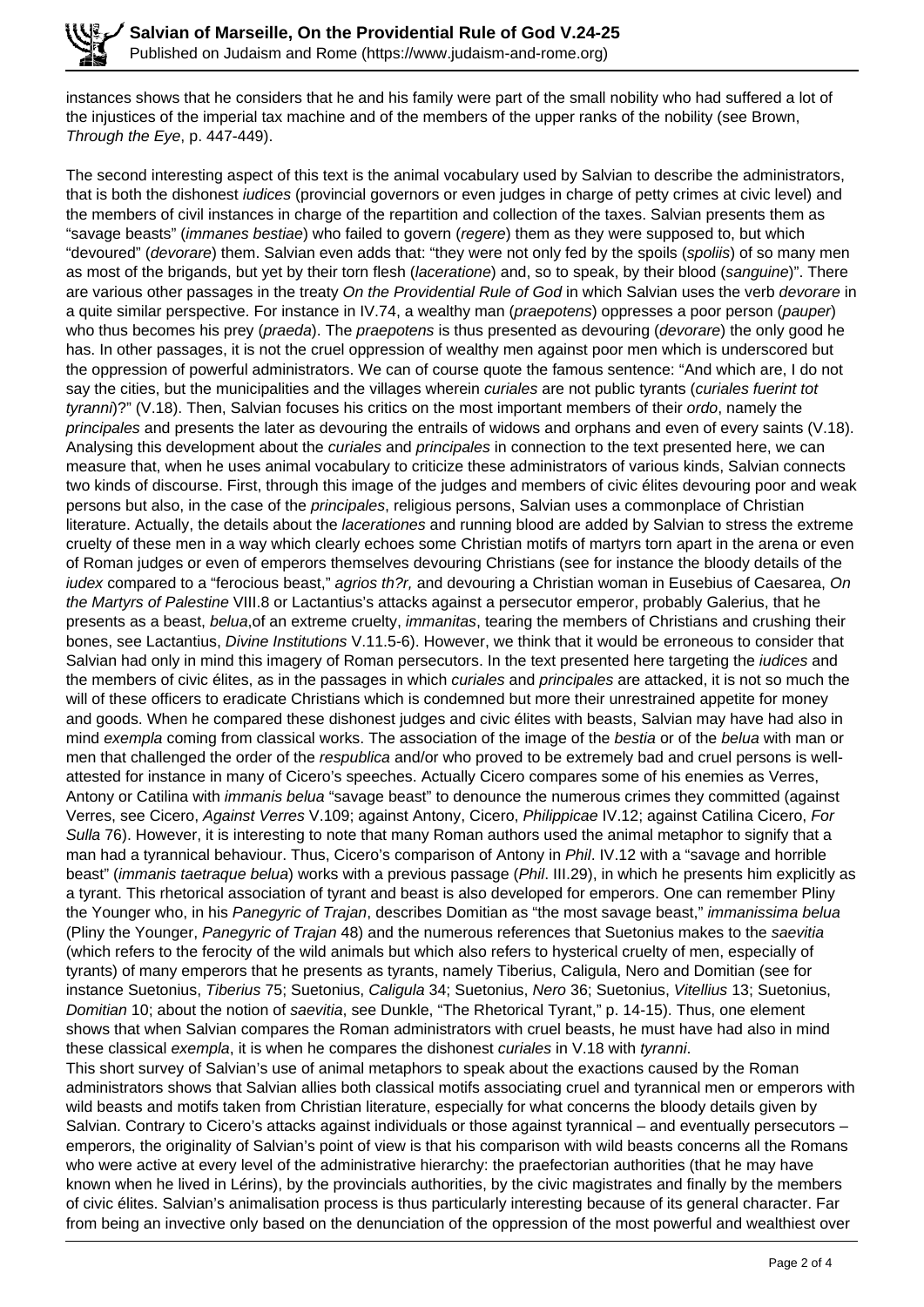the poorest and the weakest, a kind of invective which was quite common in Christian literature, Salvian takes the trouble to connect his attacks with very concrete social realities. The *judices-bestiae* or the *curiales-tyranni* are archetypal figures but they are used here to denounce a real phenomenon, namely the fact that the Roman power, through the Gallic prefecture, asked too much of the Gallic provincials – especially in term of taxation – without providing them the necessary compensations, as for instance to ensure the security of these provinces.

The last interesting element of the text presented here is the global reflection that Salvian develops regarding the relationship between the Roman instances and the Gallic provincials (see V.24). This reflection is pervaded by two dichotomies: freedom/enslavement; Roman/barbarian. The main message that Salvian develops throughout his work is that the fiscal policy and the lack of control of the administrators by Roman prefectoral authorities led to the exclusion of a large part of the provincials who preferred to break away and to form bacaudae or even to run away in barbarian lands (last phenomenon explained in Salvian of Marseille, On the Providential Rule of God V.21-23). Salvian asserts that these men cannot be blamed as it is the Roman authorities themselves who, because of their wrongs, forced them to be criminals and/or to lose their Roman citizenship. This development fits in with the more general message of the treatise On the provincial Rule of God which consisted in saying that most Romans were so inhuman that they were in fact more barbarian than the barbarians themselves. Of course, this kind of statement was rhetorical and the main aim of the author was not to attribute qualities to the barbarians, qualities that they would have considered as real, but to criticize the Romans with the strongest arguments. In that perspective, Salvian is one of the authors of the fifth century who certainly succeeded to write one of the sharpest criticism against the Romans and in particular against the multitude of the men who played a role in the administrative or judiciary system in the Western Part of the Empire.

Keywords in the original language:

- **Bacaudae**
- bestia
- criminosus
- exactio
- honor
- immanis
- indictio tributaria
- iniquitas
- iudex
- ius
- laceratio
- latro
- nomen Romanum
- praedum
- proscriptio
- rapina
- rebellis
- Romana libertas
- sanguis
- spolia

Thematic keywords in English:

- **Bagaudae**
- beast
- blood
- brigandage
- freedom
- **Gaul**
- **Gauls**
- **injustice**